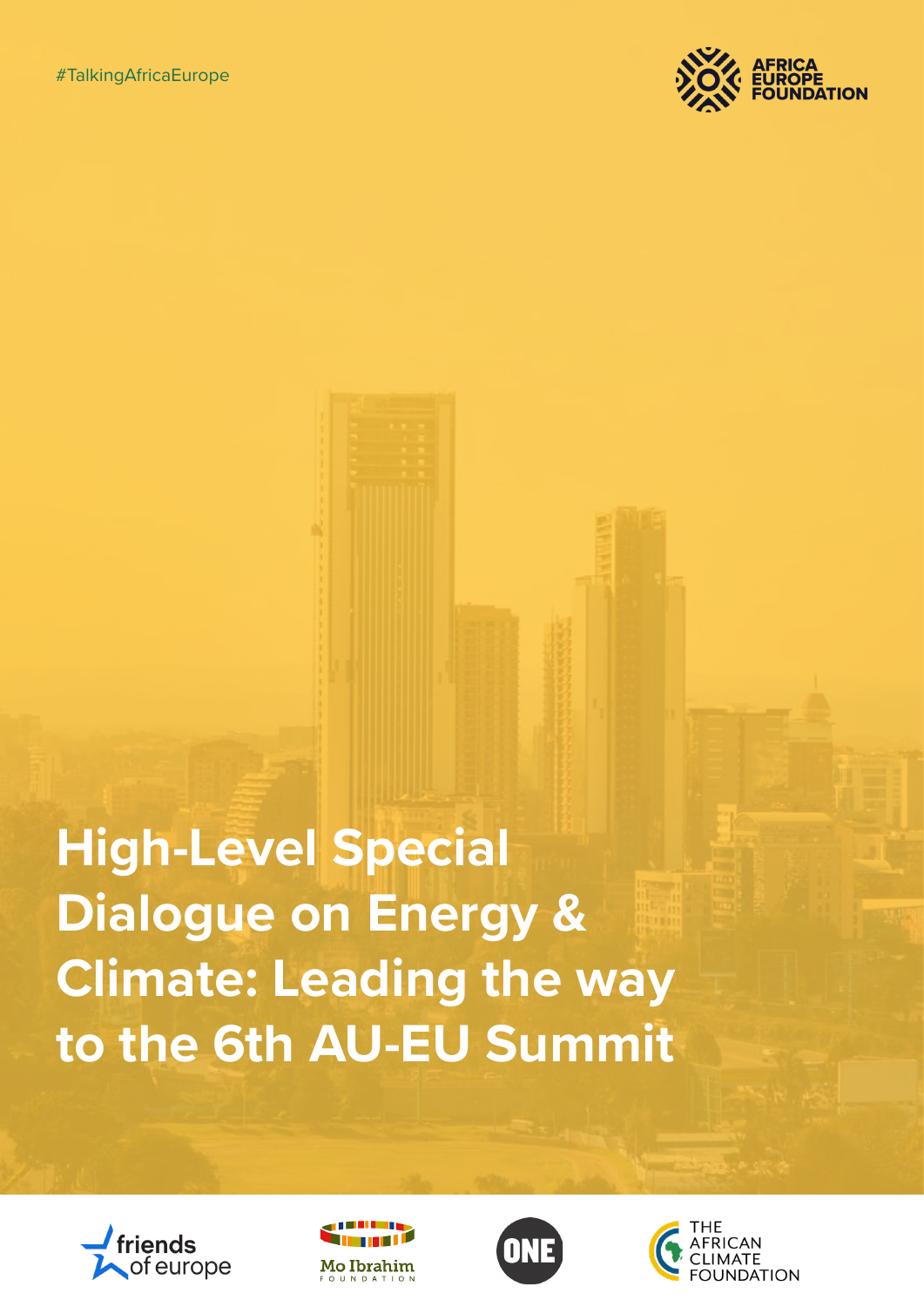## **CONTEXT**

The Africa-Europe Foundation (AEF) aims to build a real, inclusive and transformative partnership between Africa and Europe. The 6th AU-EU Summit foreseen for February 2022 represents a significant milestone in which to break new ground towards our shared future.

To facilitate an open and frank dialogue on key, often contentious, issues between our two continents, AEF is organising three high-level "Talking Africa-Europe" specials focusing on the priority issues of Climate and Energy (January 20), Migration and Mobility (January 27) and Vaccine Access and Equity (February 3).

These special editions build on the 2021 'Talking Africa-Europe' dialogues, that brought together a host of diverse voices from city mayors, youth representatives, EU and AU Commissioners, as well as civil society and business leaders to open up and deepen the space for discussion on the future of this crucial relationship

## **YouTube links**

- **• [English broadcast](https://www.youtube.com/watch?v=tVuzQDTCH94&ab_channel=Africa-EuropeFoundation)**
- **• [French broadcast](https://www.youtube.com/watch?v=Zz25evsyXKY&ab_channel=Africa-EuropeFoundation)**

## **Speakers who joined**

Contributors included:

**Thierry Breton**, European Commissioner for Internal Market **Charles Michel**, President of the European Council **Ambroise Fayolle**, Vice-President at the European Investment Bank (EIB) **Tanja Gönner**, Chair of the Management Board at the Deutsche Gesellschaft für Internationale Zusammenarbeit (GIZ) **Mo Ibrahim**, Co-founder of the Africa-Europe Foundation and Founder and Chairman of the Mo Ibrahim Foundation. **Wanjira Mathai**, Vice-President and Regional Director for Africa at the World Resources Institute (WRI) **Damilola Ogunbiyi**, CEO and Special Representative of the UN Secretary-General for Sustainable Energy for All (SEforAll) and Co-Chair of UN-Energy **Benedict Okey Oramah**, President and Chairman of the Board of Directors of the African Export– Import Bank (Afreximbank) **Mary Robinson**, Co-Honorary President of the Africa-Europe Foundation (AEF), Chair of the Elders **H.E Mr. Macky Sall**, President of Senegal and forthcoming Chairperson of the African Union starting in February 2022 **Vera Songwe**, Executive Secretary at the United Nations Economic Commission for Africa **Frans Timmermans**, European Commission Executive Vice-President for the Green Deal **Laurence Tubiana**, CEO of the European Climate Foundation (ECF) **Kandeh Yumkella**, Co-chair of the AEF Strategy Group on Energy, Member of Parliament in Sierra Leone, and former CEO of Sustainable Energy for All (SEforAll)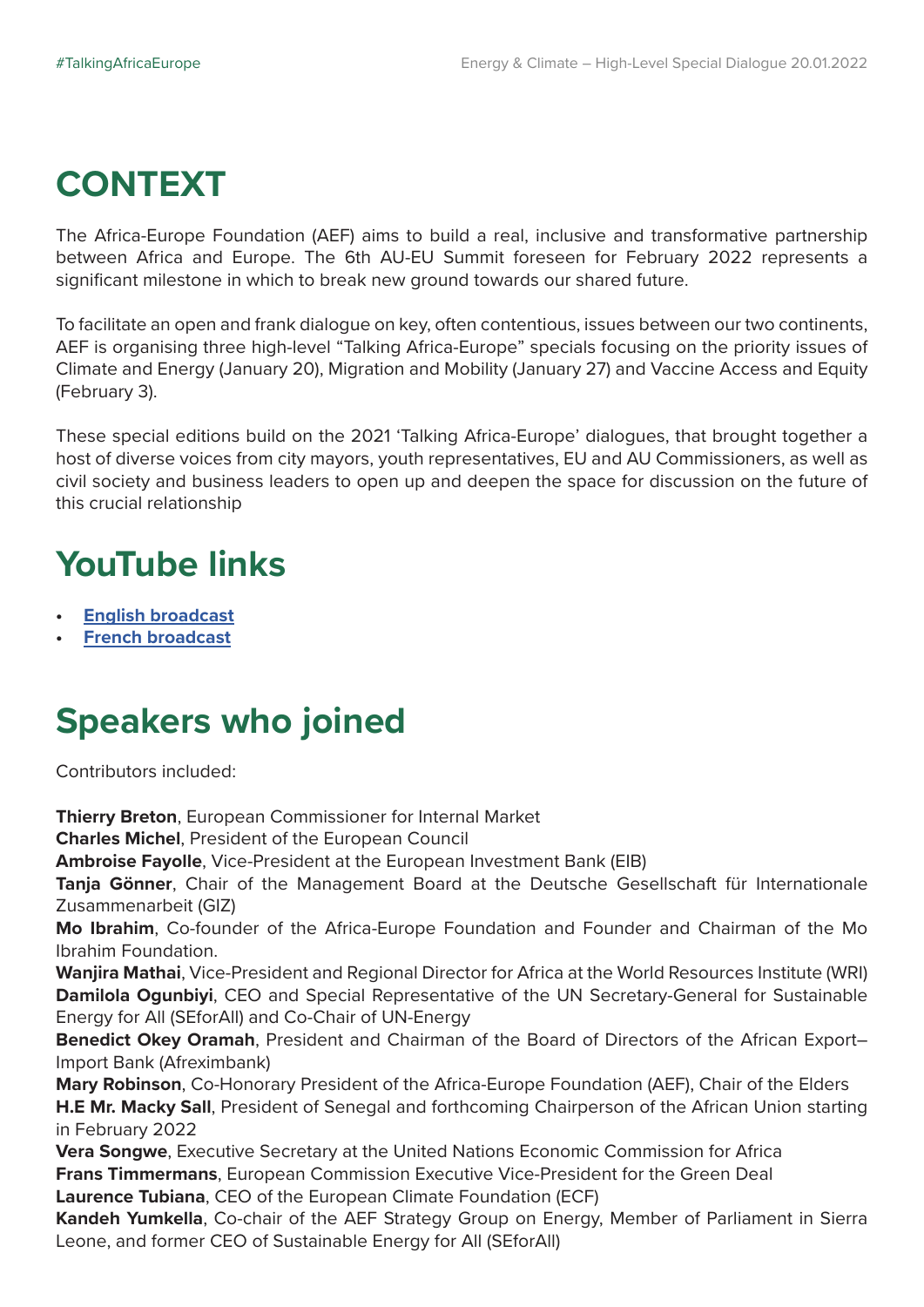## **Summary based on the media communique**

The first of the three high-level "Talking Africa-Europe" special dialogues organised by the Africa-Europe Foundation ahead of the incoming 6th AU-EU Summit took place on 20 January.

Coming less than three months after the COP26 in Glasgow, the debate focused on energy and climate,

*"There is a gap between how Africans look at the joint issues of climate and energy and how our European friends look at them. We need to close that gap if we want to make progress"* [[4:39](https://www.youtube.com/watch?app=desktop&v=WTOWyQusHpc&t=277s)] said

In 2019, the entire population of the EU, accounting for just under 445 million people, had access to electricity, while just over half (54.7%) of the 1.3 billion people living in Africa had access. Almost 600 million Africans remain off-grid, more than 1.3 times the population of the EU. There are also stark inequalities within the African continent, and within African countries, when it comes to access to energy. Egypt for example has 100% coverage, while South Sudan has 6.7% coverage. All 27 EU member states have full coverage.

**Mo Ibrahim**, Co-founder of the Africa-Europe Foundation and Founder and Chairman of the Mo Ibrahim Foundation.

"I sincerely hope that the summit will be an opportunity for a new paradigm, approach and alliance for Africa and Europe," [\[6:56](https://www.youtube.com/watch?v=WTOWyQusHpc&t=848s)] declared **Charles Michel**, President of the European Council. "We want more prosperity in Africa and Europe, taking into account the global challenges: climate change, the digital evolution, energy, infrastructure, health, and all other challenges." [[7:56\]](https://youtu.be/WTOWyQusHpc?t=476)

*"African economies are polluting the least, but we are the most affected by the aftermath of climate change,"* [\[13:45\]](https://www.youtube.com/watch?app=desktop&v=WTOWyQusHpc&t=823s) said **Macky Sall**, President of Senegal, and incoming Chair of the African Union. He went on to argue on the need to look at the substance of the issues to make a real step forward by the time of the summit. *"We should not put additional injustice on the shoulders of Africa by no longer subsidising fossil fuels, as was decided at COP 26."* [\[14:10](https://youtu.be/WTOWyQusHpc?t=848)]

*"Together with Europe, we need to come up with a joint strategy that will be climate-friendly but also takes into account the level of development of African countries."* [[15:33\]](https://www.youtube.com/watch?app=desktop&v=WTOWyQusHpc&t=934s)

In 2019 **Africa accounted for 17% of the global population but just 3.4% of global energy consumption**, while the **EU, representing 5.8% of the global population, accounted for 10.4% of global energy consumption.**

This meant that, in per capita terms, **someone living in the EU in 2019 consumed on average nine times as much energy as someone living in Africa.** 

*"The green transition should be at the heart of our cooperation agenda for the next 10 years, and of course we have different starting points,"* [\[23:08](https://www.youtube.com/watch?app=desktop&v=WTOWyQusHpc&t=1387s)] said European Commission Executive Vice-President for the Green Deal Frans Timmermans.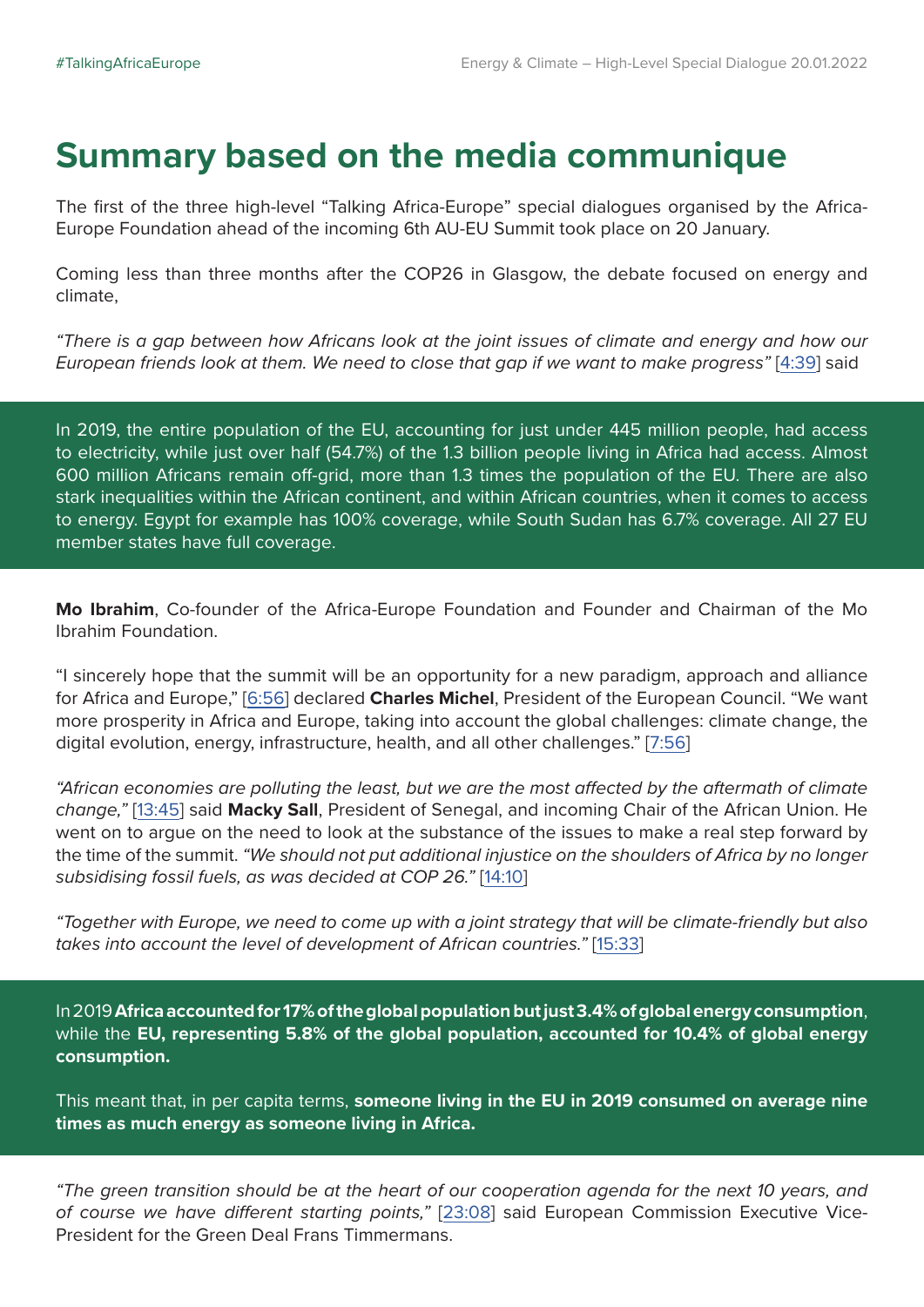Responding to the concerns raised about Europe refusing to fund gas projects in Africa, the Executive Vice-President said that the EU considers gas to be a *"bridge to climate neutrality, but only if it replaces coal and if investments are hydrogen ready."* [[23:50\]](https://www.youtube.com/watch?app=desktop&v=WTOWyQusHpc&t=1440s)

He mentioned the *"incredible improvement in competitiveness of wind and solar energy technologies"* [[24:30](https://www.youtube.com/watch?app=desktop&v=WTOWyQusHpc&t=1580s)] in the last decade, highlighting how much cheaper they had become, and said the European Commission will bring to the summit a *"concrete offer to support energy access for the next decade".* [[26:18\]](https://www.youtube.com/watch?app=desktop&v=WTOWyQusHpc&t=1580s)

*"With the Africa-EU Green Initiative, which will be announced at the summit, we want to focus on clean energy access. We also want to build the right environment for private capital to support large scale investments in renewables"*. [[26:24](https://youtu.be/WTOWyQusHpc?t=1584)]

*"The first thing we need to do is to listen to Africa when it comes to its energy needs,"* [\[32:15](https://www.youtube.com/watch?app=desktop&v=WTOWyQusHpc&t=1935s)] said European Commissioner for the Internal Market Thierry Breton. He agreed with President Sall on the need for a common strategy in the field of energy and said that Europe and Africa *"need to go along the same pathway".* [\[32:58\]](https://youtu.be/WTOWyQusHpc?t=1978)

Commissioner Breton also highlighted the role of companies, stating that technological innovations will be needed, and that Africa may require €100 billion a year to fund electrification.

The ensuing discussion between various experts from Africa and Europe touched on the debate around subsidising fossil fuels, specifically gas, in Africa. But it also highlighted the need to identify "just" energy transition pathways, compatible with climate, but also with the need to fight poverty and inequality. It also noted the need to include health dimensions – such as the women and children death-toll from "unclean" cooking solutions. The need to find relevant ways to solve the current difficulties in accessing finance in Africa were mentioned several times.

**Damilola Ogunbiyi**, CEO of Sustainable Energy for All (SEforAll), co-chair of UN Energy, and former CEO of Nigeria's Rural Electrification Agency, highlighted the fact that almost a billion people do not have access to clean cooking in Sub-Saharan Africa and that energy poverty kills 10 million Africans every decade.

*"We are talking about asking countries to go on an energy transition - that is a full electrification of the entire economy - when these countries still want to achieve access to energy, industrialisation, and a better future for their people. For that to happen, gas has to be part of the transition. It is not one or the other: we need to supply adequate clean cooking; we have to supply gas to integrate as a baseload for renewables. Renewables don't just happen magically."* [\[40:17](https://youtu.be/WTOWyQusHpc?t=2417)]

Ogunbiyi argued that there is a lot of misconceptions about gas, but it has to be part of energy transition plans. *"I'm against people saying they will not fund any fossil at all… I'm for people saying we will fund projects as long as it's part of an energy transition plan and you see a pathway to net zero."* [[41:15](https://youtu.be/WTOWyQusHpc?t=2475)]

Without South Africa, Sub-Saharan Africa is responsible for only 0.55% of the current global greenhouse gas emissions. If this whole region were to be powered by gas to get people out of energy poverty, emissions would rise by 1.6%.